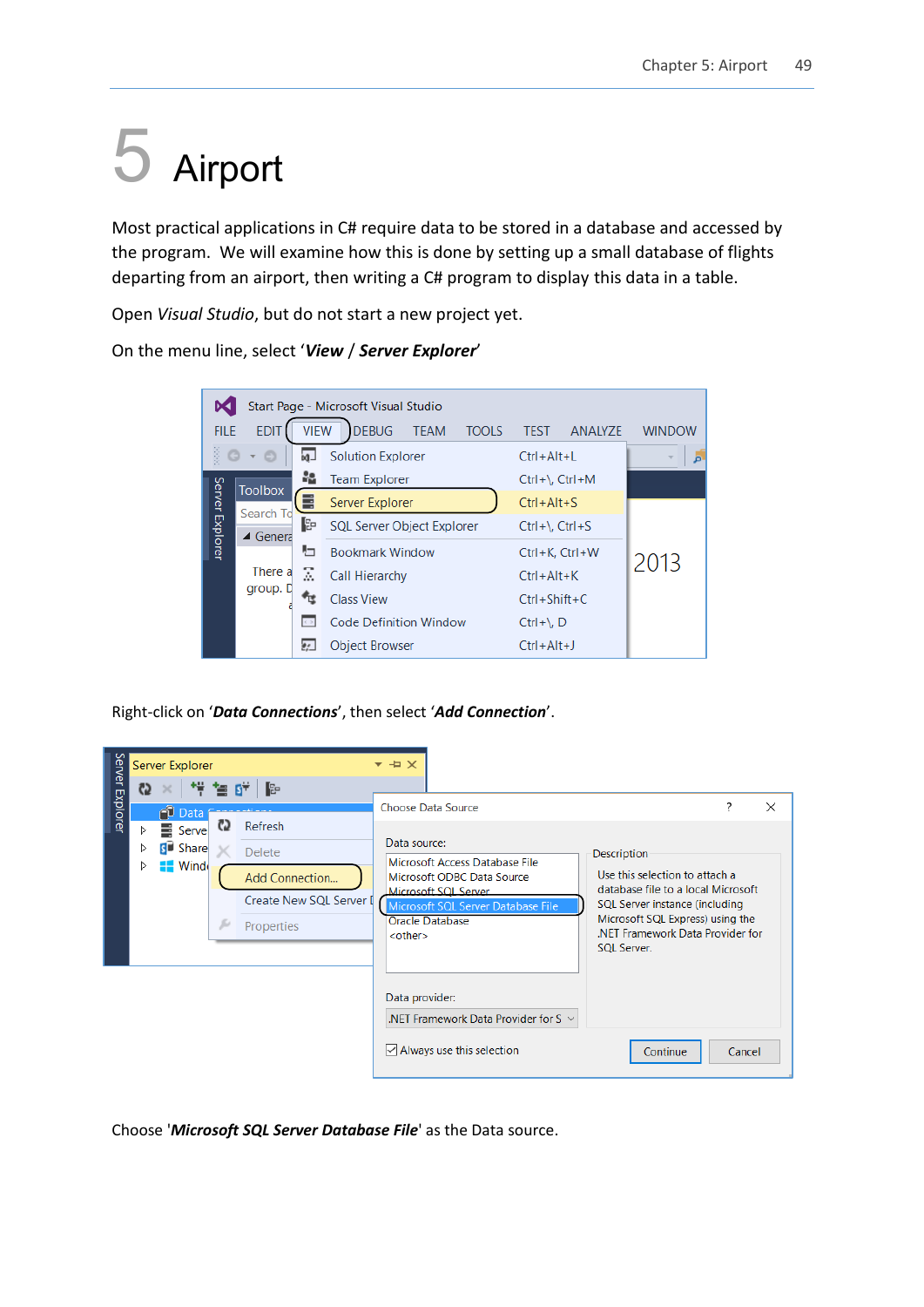| <b>Add Connection</b>                                                                                                               | ?                     |                                                                                                                                                                                                                                                                                                                                                                     |                                             |                  |  |
|-------------------------------------------------------------------------------------------------------------------------------------|-----------------------|---------------------------------------------------------------------------------------------------------------------------------------------------------------------------------------------------------------------------------------------------------------------------------------------------------------------------------------------------------------------|---------------------------------------------|------------------|--|
| Enter information to connect to the selected data source or<br>click "Change" to choose a different data source and/or<br>provider. |                       |                                                                                                                                                                                                                                                                                                                                                                     |                                             |                  |  |
| Data source:                                                                                                                        |                       |                                                                                                                                                                                                                                                                                                                                                                     | Itabase File                                |                  |  |
| Microsoft SQL Server Database File (SqlClie)                                                                                        | Change                |                                                                                                                                                                                                                                                                                                                                                                     | > USB DISK (I:) > programs >                |                  |  |
| Database file name (new or existing):                                                                                               |                       |                                                                                                                                                                                                                                                                                                                                                                     | ew folder                                   |                  |  |
| Log on to the server                                                                                                                |                       |                                                                                                                                                                                                                                                                                                                                                                     | $\widehat{\phantom{a}}$<br>$\wedge$<br>Name | Date modified    |  |
|                                                                                                                                     |                       |                                                                                                                                                                                                                                                                                                                                                                     | calculate                                   | 01/09/2015 18:26 |  |
| ◉ Use Windows Authentication                                                                                                        |                       |                                                                                                                                                                                                                                                                                                                                                                     | camera                                      | 01/09/2015 13:50 |  |
| ◯ Use SOL Server Authentication                                                                                                     |                       |                                                                                                                                                                                                                                                                                                                                                                     | railway                                     | 02/09/2015 13:26 |  |
|                                                                                                                                     | <b>Nusic</b>          | $\times$<br>$\times$<br>٩<br>Search programs<br>∨ U<br>HE +<br>Q<br>Browse<br><b>Type</b><br>File folder<br>File folder<br>File folder<br>solitaire<br>02/09/2015 20:29<br>File folder<br>$\blacksquare$ Pictures<br><b>圖 Videos</b><br>$\vee$ <<br>$\rightarrow$<br>Microsoft SQL Server Database: v<br>File name: airport<br>$\checkmark$<br>Cancel<br>Open<br>d. |                                             |                  |  |
|                                                                                                                                     |                       |                                                                                                                                                                                                                                                                                                                                                                     |                                             |                  |  |
|                                                                                                                                     |                       |                                                                                                                                                                                                                                                                                                                                                                     |                                             |                  |  |
|                                                                                                                                     | $\frac{1}{2}$ OS (C:) |                                                                                                                                                                                                                                                                                                                                                                     |                                             |                  |  |
|                                                                                                                                     |                       |                                                                                                                                                                                                                                                                                                                                                                     |                                             |                  |  |
|                                                                                                                                     |                       |                                                                                                                                                                                                                                                                                                                                                                     |                                             |                  |  |

Use the '*Browse*' option to navigate to the location where your C# programs are stored. Give the file name '*airport*' for the database which will be created.

Click '*OK*', then answer '*Yes*' that you wish to create the database file:

| <b>Add Connection</b>                                                                                                               | ?        | $\times$                       |                                                             |           |
|-------------------------------------------------------------------------------------------------------------------------------------|----------|--------------------------------|-------------------------------------------------------------|-----------|
| Enter information to connect to the selected data source or<br>click "Change" to choose a different data source and/or<br>provider. |          |                                |                                                             |           |
| Data source:                                                                                                                        |          |                                |                                                             |           |
| Microsoft SQL Server Database File (SqlClie                                                                                         | Change   |                                |                                                             |           |
| Database file name (new or existing):                                                                                               |          |                                |                                                             |           |
| l:\programs\airport.mdf                                                                                                             | Browse   |                                |                                                             |           |
| Log on to the server<br>◉ Use Windows Authentication                                                                                |          | <b>Microsoft Visual Studio</b> |                                                             | $\times$  |
| Use SQL Server Authentication                                                                                                       |          |                                | The database file 'l:\programs\airport.mdf' does not exist. |           |
| User name:                                                                                                                          |          |                                | Would you like to create it?                                |           |
| Password:                                                                                                                           |          |                                |                                                             |           |
| Save my password                                                                                                                    |          |                                | <b>Yes</b>                                                  | <b>No</b> |
|                                                                                                                                     | Advanced |                                |                                                             |           |
| OK<br><b>Test Connection</b>                                                                                                        | Cancel   |                                |                                                             |           |

A database icon '*airport.mdf*' should now appear in the Server Explorer window. Click the small arrow symbol to the left of the icon to open a contents list.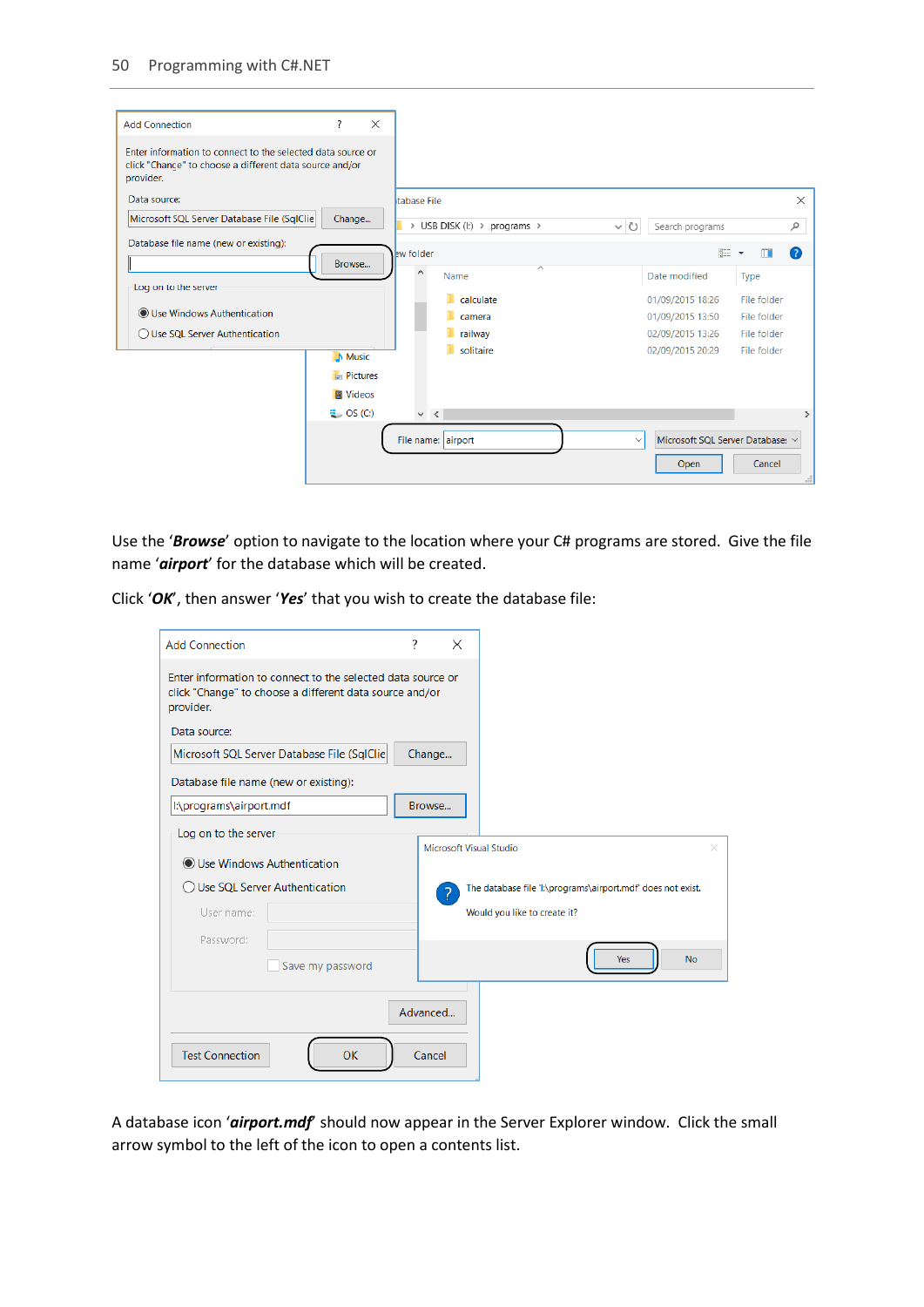Click-right on '*Tables*' and select '*Add New Table*':



We will include four fields in our database, to record *flight ID*, the *airline*, the flight *destination* and *departure time*. To keep things simple, select '*varchar(50)*' as the Data Type. This allows up to 50 characters to be entered in the field, including both letters and numbers as necessary.

Notice that the first row has a small '*key*' icon. This indicates that it is the *primary key field* of the table. Every record must have a different unique value for the primary key. Leave ticks in the '*Allow Nulls*' box for the other fields.

|  | dbo.Flights [Design]* + ×                                                                                                                          |                |                      |  |  |  |
|--|----------------------------------------------------------------------------------------------------------------------------------------------------|----------------|----------------------|--|--|--|
|  | Script File:<br>Update                                                                                                                             | dbo.Table.sql* | ▼                    |  |  |  |
|  | Name                                                                                                                                               | Data Type      | Allow Nulls Default  |  |  |  |
|  | mo FlightID                                                                                                                                        | varchar(50)    |                      |  |  |  |
|  | Airline                                                                                                                                            | varchar(50)    | $\blacktriangledown$ |  |  |  |
|  | <b>Destination</b>                                                                                                                                 | varchar(50)    | ▽                    |  |  |  |
|  | Departuretime                                                                                                                                      | varchar(50)    | $\checkmark$         |  |  |  |
|  |                                                                                                                                                    |                |                      |  |  |  |
|  | Design<br>$\dagger$<br><b>B T-SQL</b>                                                                                                              |                |                      |  |  |  |
|  | ECREATE TABLE [dbo] [Flights]                                                                                                                      |                |                      |  |  |  |
|  | [FlightID] VARCHAR(50) NOT NULL PRIMARY KEY,<br>[Airline] VARCHAR(50) NULL,<br>[Destination] VARCHAR(50) NULL,<br>[Departuretime] VARCHAR(50) NULL |                |                      |  |  |  |

In the lower part of the page you will notice a section of *SQL code* which has been written by the program. This will be used by the computer to create the new table in the database. Go to the *CREATE TABLE* line and change the name of the table to '*Flights*'.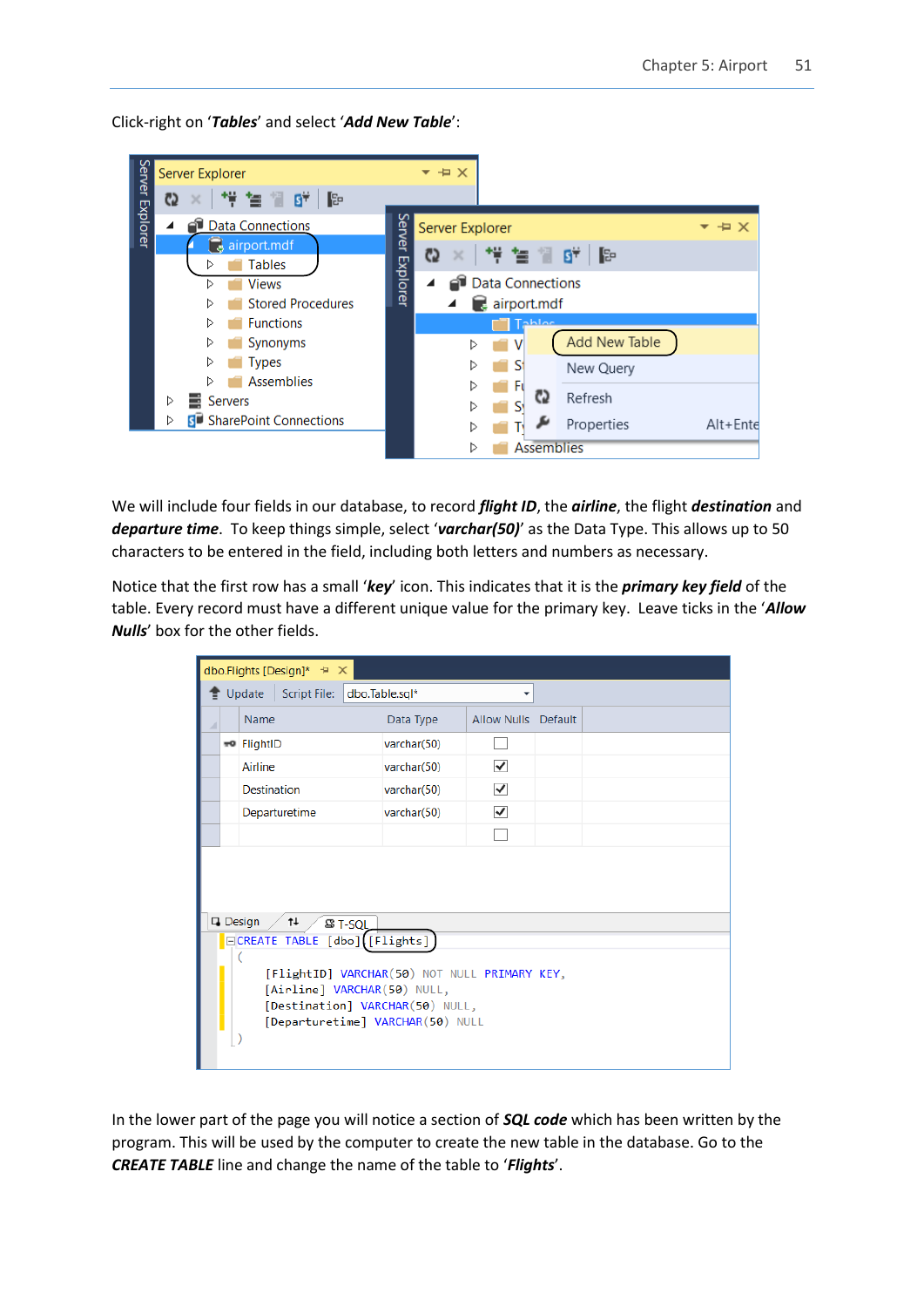Click the '*Update*' button above the list of fields. When the *Database Update* window appears, click the '*Update Database*' button.

|  | dbo.Flights [Design]* $\pm$ X                                                                                                                                                    |                |                      |                                                  |        |          |
|--|----------------------------------------------------------------------------------------------------------------------------------------------------------------------------------|----------------|----------------------|--------------------------------------------------|--------|----------|
|  | Script File:<br>$\bullet$ Update                                                                                                                                                 | dbo.Table.sql* | ٠                    |                                                  |        |          |
|  | Name                                                                                                                                                                             | Data Type      | <b>Allow Nulls</b>   | <b>Preview Database Updates</b>                  | ?      | $\times$ |
|  | mo FlightID                                                                                                                                                                      | varchar(50)    |                      | <b>Highlights</b>                                |        |          |
|  | Airline                                                                                                                                                                          | varchar(50)    | $\blacktriangledown$ | <b>None</b>                                      |        |          |
|  | <b>Destination</b>                                                                                                                                                               | varchar(50)    | $\blacktriangledown$ | <b>User actions</b>                              |        |          |
|  | Departuretime                                                                                                                                                                    | varchar(50)    | $\blacktriangledown$ | Create                                           |        |          |
|  |                                                                                                                                                                                  |                |                      | [dbo].[Flights] (Table)                          |        |          |
|  | $\Box$ Design /<br>$\uparrow \downarrow$<br>$\mathbb{S}$ T-SQL                                                                                                                   |                |                      | <b>Supporting actions</b><br><b>None</b>         |        |          |
|  | ECREATE TABLE [dbo].[Flights]<br>[FlightID] VARCHAR(50) NOT NULL PRIMARY K<br>[Airline] VARCHAR(50) NULL,<br>[Destination] VARCHAR(50) NULL,<br>[Departuretime] VARCHAR(50) NULL |                |                      | <b>Update Database</b><br><b>Generate Script</b> | Cancel |          |

Close the *Flights* table design page and re-open the *Server Explorer* window. Right-click on airport.mdf and select '*Refresh*'.

Click the small arrow to the left of the *Tables* icon. The *Flights* table which you created should now be shown.



Right-click the *Flights* table, and select '*Show Table Data*'. An empty table will be displayed.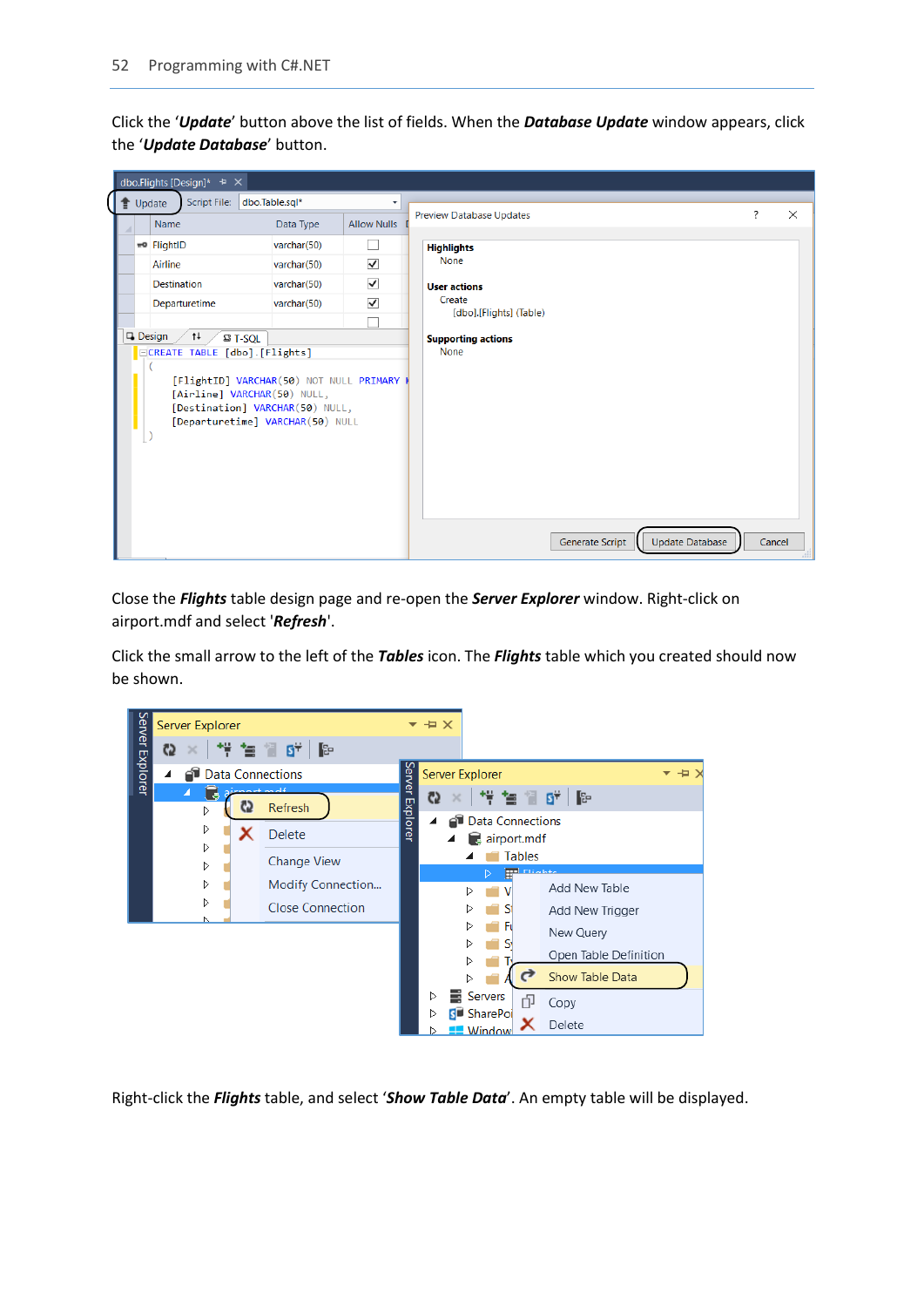|               | dbo.Flights [Data] $\pm \times$ |                        |                 |               |
|---------------|---------------------------------|------------------------|-----------------|---------------|
|               | 一覧<br>$\mathbf{c}_2$            | Max Rows: 1000         | பு ஒ            |               |
|               | FlightID                        | Airline                | Destination     | Departuretime |
|               | <b>BA106</b>                    | <b>British Airways</b> | <b>New York</b> | 08:30         |
|               | AF63                            | Air France             | Paris           | 09:20         |
| .F            | LH92                            | Lufthansa              | <b>Berlin</b>   | 09:40         |
| $\frac{1}{2}$ | <b>NULL</b>                     | NULL                   | NULL            | <b>NULL</b>   |

Add test data for a few aircraft departures, then click the cross on the tab to close the table.

Right click on '*Flights*' and use the '*Show Table Data*' option again, to check that your records have been saved into the database correctly. Click the cross to close the table again.

We are now going to write a C# program to access the *Flights* table from the database and display the information on screen. It is important to note that the program will not work correctly if the database is open in the *Server Explorer* window, so we will first close the database.

Go to the Server Explorer and right click the *airport.mdf* database icon. Select the '*Delete*' option, and confirm to remove the database connection by clicking '*Yes*'.



We can now open the *FILE* option on the main menu and select '*New Project*'.

```
Choose 'Visual C#' and 'Windows Forms Application'. Give the name 'airport'
```

| 開信<br>$\triangleright$ Recent<br>Sort by: Default<br>.NET Framework 4.5<br>$\bullet$<br>$\blacktriangledown$<br>▲ Installed<br><b>Windows Forms Application</b><br>Visual C#<br><b>Templates</b><br>◢<br>$\mathsf{C}^*$<br><b>WPF Application</b><br>Visual C#<br>▷ Visual Basic<br>(1)<br>Visual C#<br>— C#<br><b>Console Application</b><br>C <sub>1</sub><br>Visual C#<br><b>Windows Store</b><br>Windows<br><b>ASP.NET Web Application</b><br>Visual C#<br>$\triangleright$ Web<br>▷ Office/SharePoint<br><b>外</b><br><b>Class Library</b><br>Visual C#<br>Cloud<br>Click here to go online and find templates.<br>$\triangleright$ Online<br>Name:<br>airport |
|--------------------------------------------------------------------------------------------------------------------------------------------------------------------------------------------------------------------------------------------------------------------------------------------------------------------------------------------------------------------------------------------------------------------------------------------------------------------------------------------------------------------------------------------------------------------------------------------------------------------------------------------------------------------|
|                                                                                                                                                                                                                                                                                                                                                                                                                                                                                                                                                                                                                                                                    |
|                                                                                                                                                                                                                                                                                                                                                                                                                                                                                                                                                                                                                                                                    |
|                                                                                                                                                                                                                                                                                                                                                                                                                                                                                                                                                                                                                                                                    |
|                                                                                                                                                                                                                                                                                                                                                                                                                                                                                                                                                                                                                                                                    |
|                                                                                                                                                                                                                                                                                                                                                                                                                                                                                                                                                                                                                                                                    |
|                                                                                                                                                                                                                                                                                                                                                                                                                                                                                                                                                                                                                                                                    |
|                                                                                                                                                                                                                                                                                                                                                                                                                                                                                                                                                                                                                                                                    |
|                                                                                                                                                                                                                                                                                                                                                                                                                                                                                                                                                                                                                                                                    |
| l:\programs\<br>Location:<br>▼                                                                                                                                                                                                                                                                                                                                                                                                                                                                                                                                                                                                                                     |
| Create new solution<br>Solution:<br>۰                                                                                                                                                                                                                                                                                                                                                                                                                                                                                                                                                                                                                              |
| Solution name:<br>airport                                                                                                                                                                                                                                                                                                                                                                                                                                                                                                                                                                                                                                          |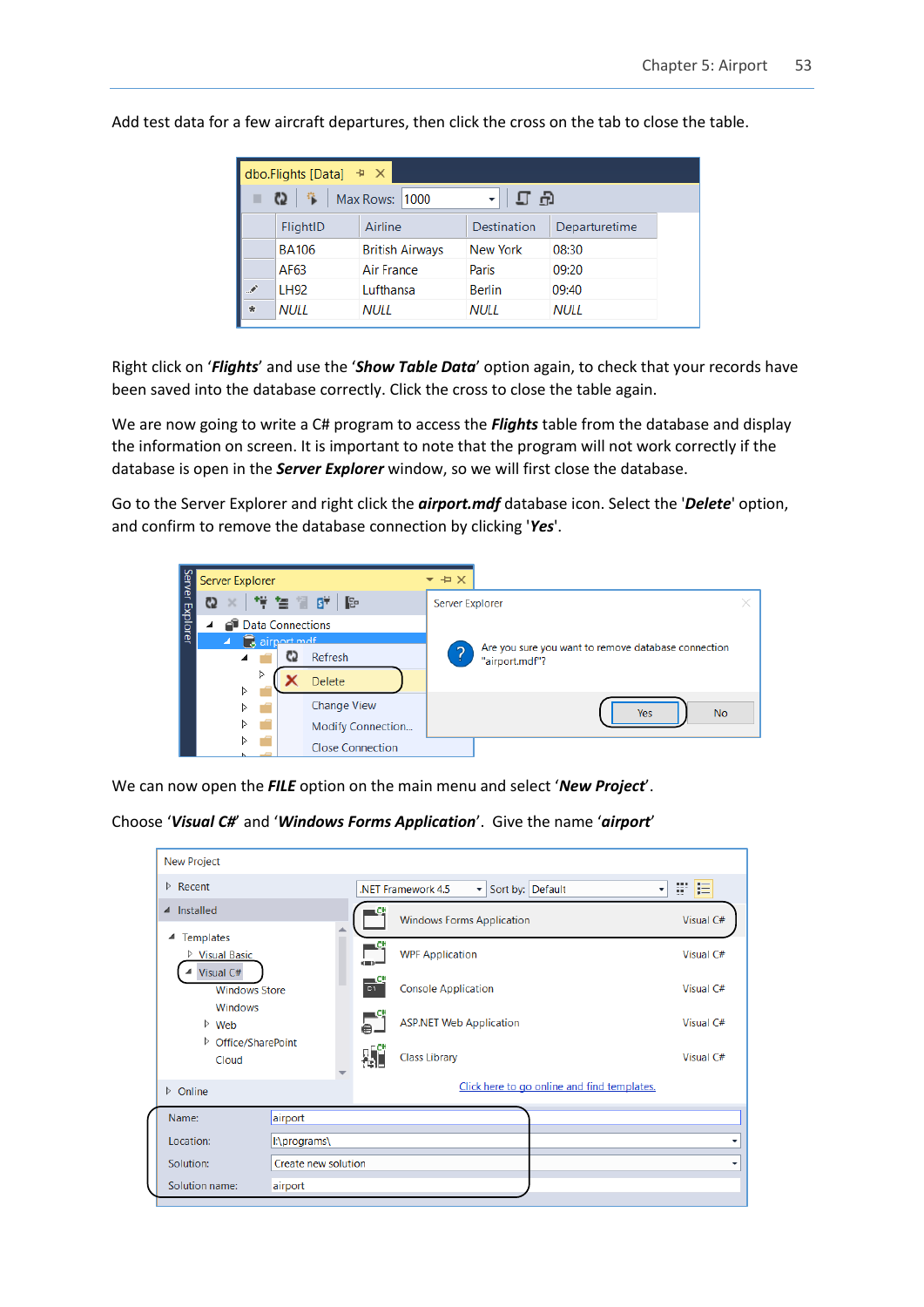Drag *Form1* to fill the design window. Open the Toolbox and add a '*Departures*' label as a heading.

Go to the '*Data*' section of the Toolbox and select the '*DataGridView*' component. Drag the mouse to position the DataGrid component on Form1 – it will appear only as an empty grey box at this stage. Do not change any of the entries in the list which appears. The '*Data Source*' should remain as '*(none)*'

| <b>Toolbox</b>              |                         | $\star$ $\uparrow$ $\times$ | Form1.cs [Design]* $\overline{+}$ $\times$ |            |                                                    |
|-----------------------------|-------------------------|-----------------------------|--------------------------------------------|------------|----------------------------------------------------|
|                             | <b>Search Toolbox</b>   | - م                         |                                            |            |                                                    |
| $\overline{\mathbf{u}}$     | ProgressBar             |                             | $\frac{1}{2}$ Form1                        |            | $\infty$<br>$\boxed{\square}$<br>$\qquad \qquad =$ |
| $\odot$                     | RadioButton             |                             |                                            |            |                                                    |
| 鸚                           | RichTextBox             |                             |                                            | Departures |                                                    |
| abl                         | <b>TextBox</b>          |                             |                                            |            |                                                    |
| ь                           | <b>ToolTip</b>          |                             |                                            |            |                                                    |
| 這                           | <b>TreeView</b>         |                             |                                            |            |                                                    |
| 匍                           | WebBrowser              |                             |                                            |            |                                                    |
| ▲ Containers                |                         |                             |                                            |            | <b>DataGridView Tasks</b>                          |
| k                           | Pointer                 |                             |                                            |            | Choose Data Source: (none)                         |
| $\mathbf{H}^{\prime\prime}$ | FlowLayoutPanel         |                             |                                            |            | Edit Columns                                       |
| ĽΊ                          | GroupBox                |                             |                                            |            | Add Column                                         |
| H                           | Panel                   |                             |                                            |            | $\sqrt{}$ Enable Adding                            |
| ≡                           | SplitContainer          |                             |                                            |            | $\sqrt{}$ Enable Editing                           |
| man.                        | <b>TabControl</b>       |                             |                                            |            |                                                    |
| 昷                           | <b>TableLayoutPanel</b> |                             |                                            |            | □ Enable Deleting                                  |
|                             | Menus & Toolbars        |                             |                                            |            | Enable Column Reordering                           |
| $\triangle$ Data            |                         |                             |                                            |            | <b>Dock in Parent Container</b>                    |
| k                           | Pointer                 |                             |                                            |            |                                                    |
| 赐                           | Chart                   |                             |                                            |            |                                                    |
| æ                           | BindingNavigator        |                             |                                            |            |                                                    |
| é.                          | BindingSource           |                             |                                            |            |                                                    |
| ġ.                          | DataGridView            |                             |                                            |            |                                                    |
| đ                           | <b>DataSet</b>          |                             |                                            |            |                                                    |

We can now write the program code to access the database.

Right-click on the form and select '*View Code*' to open the programming window

| Form1.cs [Design]* $\pm \times$ |            |                   |                      |                                                                                                                                                                                                                                                                                                                                                                                                                                                                               |
|---------------------------------|------------|-------------------|----------------------|-------------------------------------------------------------------------------------------------------------------------------------------------------------------------------------------------------------------------------------------------------------------------------------------------------------------------------------------------------------------------------------------------------------------------------------------------------------------------------|
| ■ Form1                         |            |                   |                      | $\begin{array}{c c c c c} \hline \multicolumn{3}{c }{\textbf{}} & \multicolumn{3}{c }{\textbf{}} & \multicolumn{3}{c }{\textbf{}} \\ \hline \multicolumn{3}{c }{\textbf{}} & \multicolumn{3}{c }{\textbf{}} & \multicolumn{3}{c }{\textbf{}} & \multicolumn{3}{c }{\textbf{}} & \multicolumn{3}{c }{\textbf{}} \end{array} \end{array} \begin{array}{ll} \multicolumn{3}{c }{\textbf{}} & \multicolumn{3}{c }{\textbf{}} & \multicolumn{3}{c }{\textbf{}} & \multicolumn{3}{$ |
|                                 | Departures |                   |                      |                                                                                                                                                                                                                                                                                                                                                                                                                                                                               |
|                                 |            | $\leftrightarrow$ | View Code            | F7                                                                                                                                                                                                                                                                                                                                                                                                                                                                            |
|                                 |            | ô                 | <b>Lock Controls</b> |                                                                                                                                                                                                                                                                                                                                                                                                                                                                               |
|                                 |            | ô                 | Paste                | $Ctrl + V$                                                                                                                                                                                                                                                                                                                                                                                                                                                                    |
|                                 |            | ø                 | Properties           |                                                                                                                                                                                                                                                                                                                                                                                                                                                                               |
|                                 |            |                   |                      |                                                                                                                                                                                                                                                                                                                                                                                                                                                                               |
|                                 |            |                   |                      |                                                                                                                                                                                                                                                                                                                                                                                                                                                                               |
|                                 |            |                   |                      |                                                                                                                                                                                                                                                                                                                                                                                                                                                                               |
|                                 |            |                   |                      |                                                                                                                                                                                                                                                                                                                                                                                                                                                                               |
|                                 |            |                   |                      |                                                                                                                                                                                                                                                                                                                                                                                                                                                                               |
|                                 |            |                   |                      |                                                                                                                                                                                                                                                                                                                                                                                                                                                                               |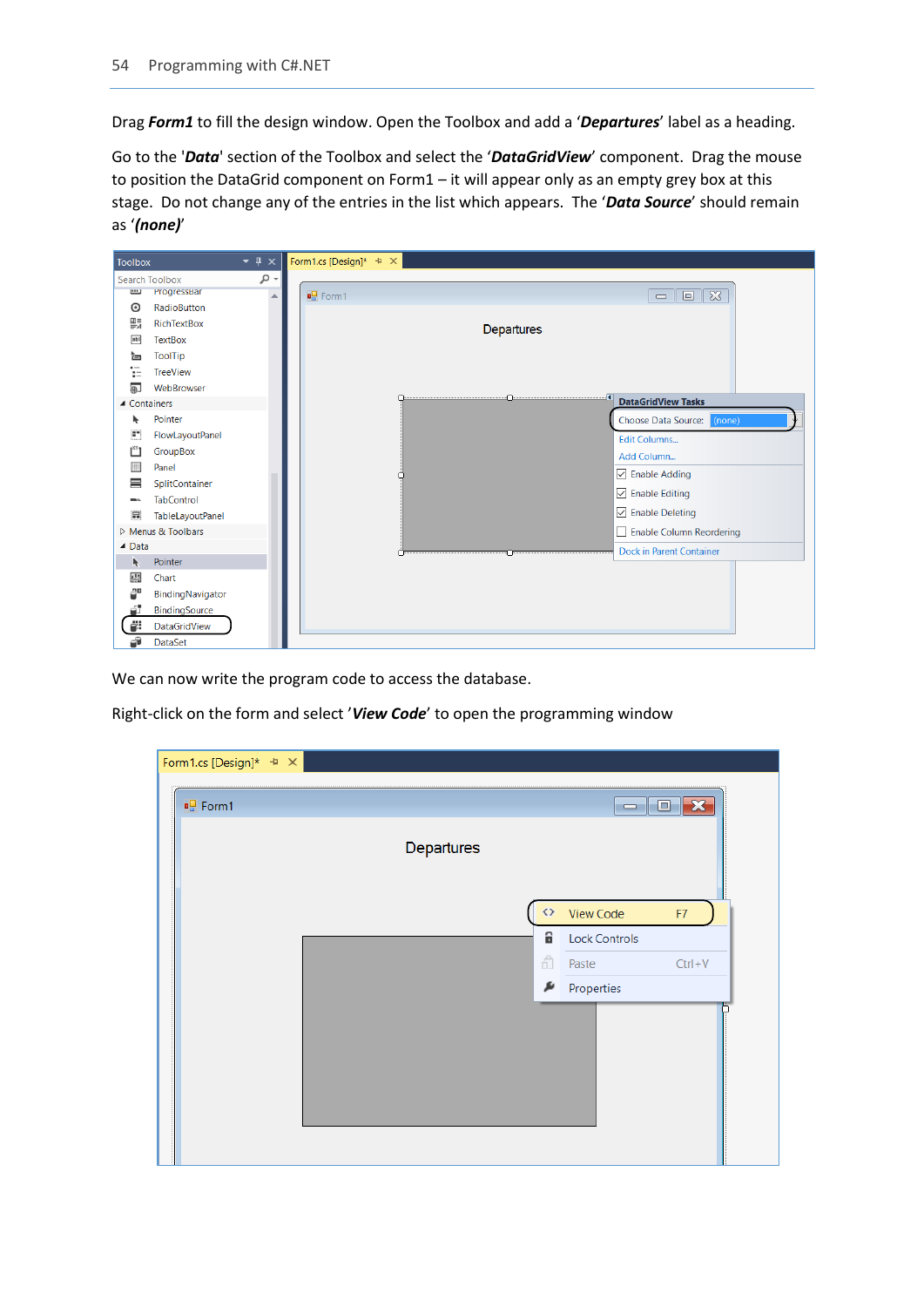We will begin by creating a method for displaying the flights data. Add a line of code in the *Form1( )* method which will call this method when the program runs:



Add a program line at the start of the *Form1* class which gives the name and pathway that you chose for the database on your particular computer. Notice that double back-slash characters must be used. This line has deliberately been placed in a position where it can easily be found, in case the program is transferred to a different computer and the pathway to the database needs to be changed.



Displaying the database records in a C# program is a two-stage process. Firstly the data has to be read-in from the database on the hard drive or other external memory device. The data is then stored as a *dataset* in the electronic RAM memory, where it is available for display on screen:

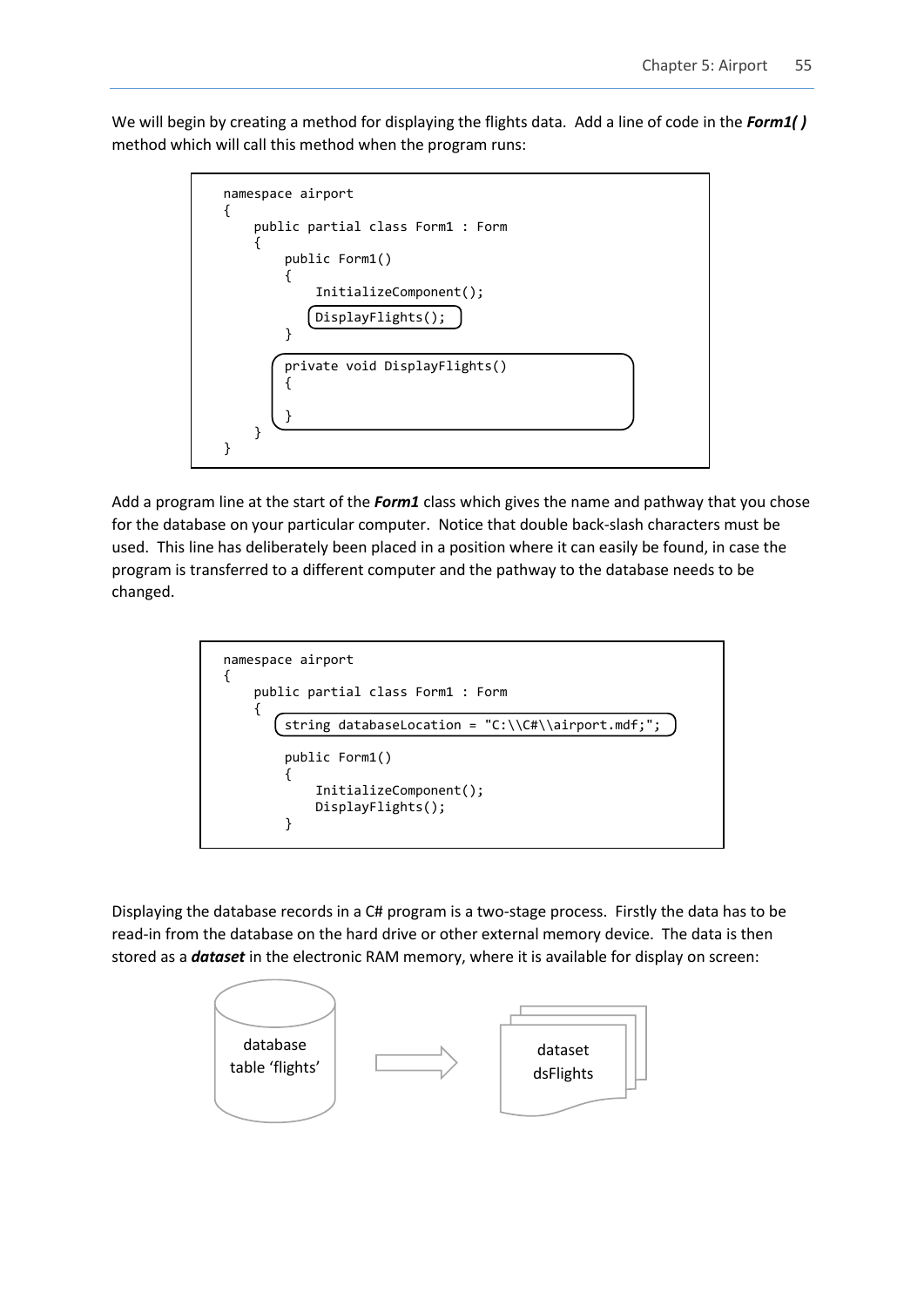Add a '*using System.Data.SqlClient*' directive to the start of the program, which will make available the code necessary to access the database.



We than add lines to the DisplayFlights method. Please note that the line beginning:

```
 SqlConnection con = . . . .
```
should be entered as a single line of code with no line breaks.

```
 public partial class Form1 : Form
\{ \{ \} string databaseLocation = "C:\\C#\\airport.mdf;";
         public Form1()
         {
              InitializeComponent();
             DisplayFlights();
         }
         private void DisplayFlights()
\overline{\mathcal{L}} DataSet dsFlights = new DataSet();
              SqlConnection con = new SqlConnection(@"Data Source=.\SQLEXPRESS;
                  AttachDbFilename="+databaseLocation + "Integrated Security=True;
                  Connect Timeout=30; User Instance=True");
         }
     }
}
```
The '*DataSet*' line creates the storage area in the RAM memory to hold the records which we will input from the database.

The '*SqlConnection*' line gives the computer the information which it needs to connect to the database. Apart from the location of the database, we are also telling it what software package to use ('SQL EXPRESS'), and how long to keep trying to access data before giving up with an error message (30 seconds).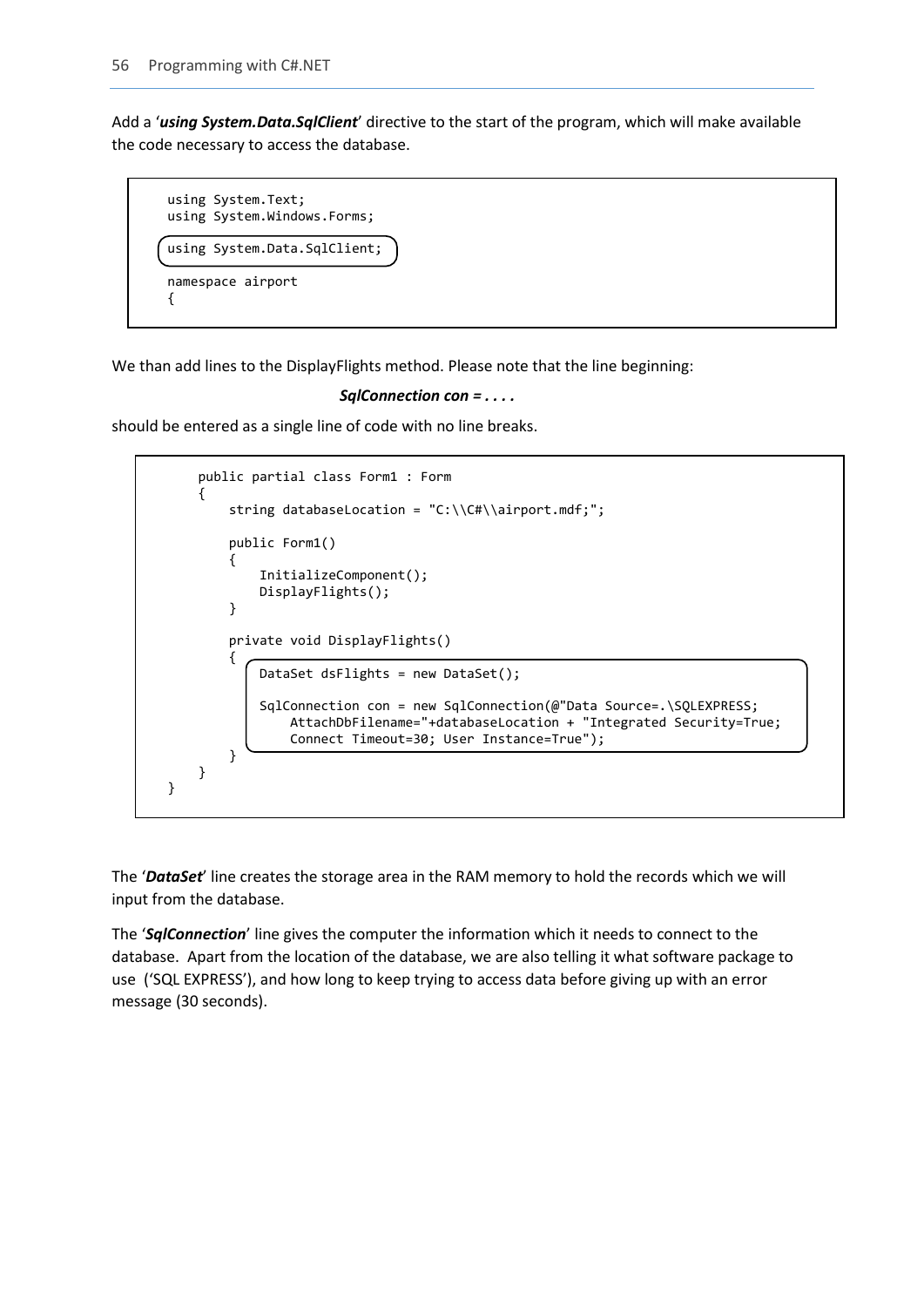Things can often go wrong when accessing a database. To avoid the computer crashing, add a TRY...CATCH block to the DisplayFlights method:



We now add lines of code to open the connection to the database and tell the computer what data we wish to retrieve. The command '*SELECT \* FROM flights*' means: '*bring back all the data from the Flights table*'

```
 private void DisplayFlights()
         {
             DataSet dsFlights = new DataSet();
             SqlConnection con = new SqlConnection(@"Data Source=.\SQLEXPRESS;
                  AttachDbFilename="+databaseLocation + "Integrated Security=True;
                  Connect Timeout=30; User Instance=True");
             try
\begin{array}{ccc} & & \end{array} con.Open();
                  SqlCommand cmFlight = new SqlCommand();
                  cmFlight.Connection = con;
                  cmFlight.CommandType = CommandType.Text;
                  cmFlight.CommandText = "SELECT * FROM flights";
 }
             catch
\begin{array}{ccc} & & \end{array} MessageBox.Show("File error");
 }
         }
```
The final steps are to

- retrieve the data from the database,
- transfer it into the dataset,
- close the database connection,
- then link the dataset to the DataGrid on Form1 so that the records are visible